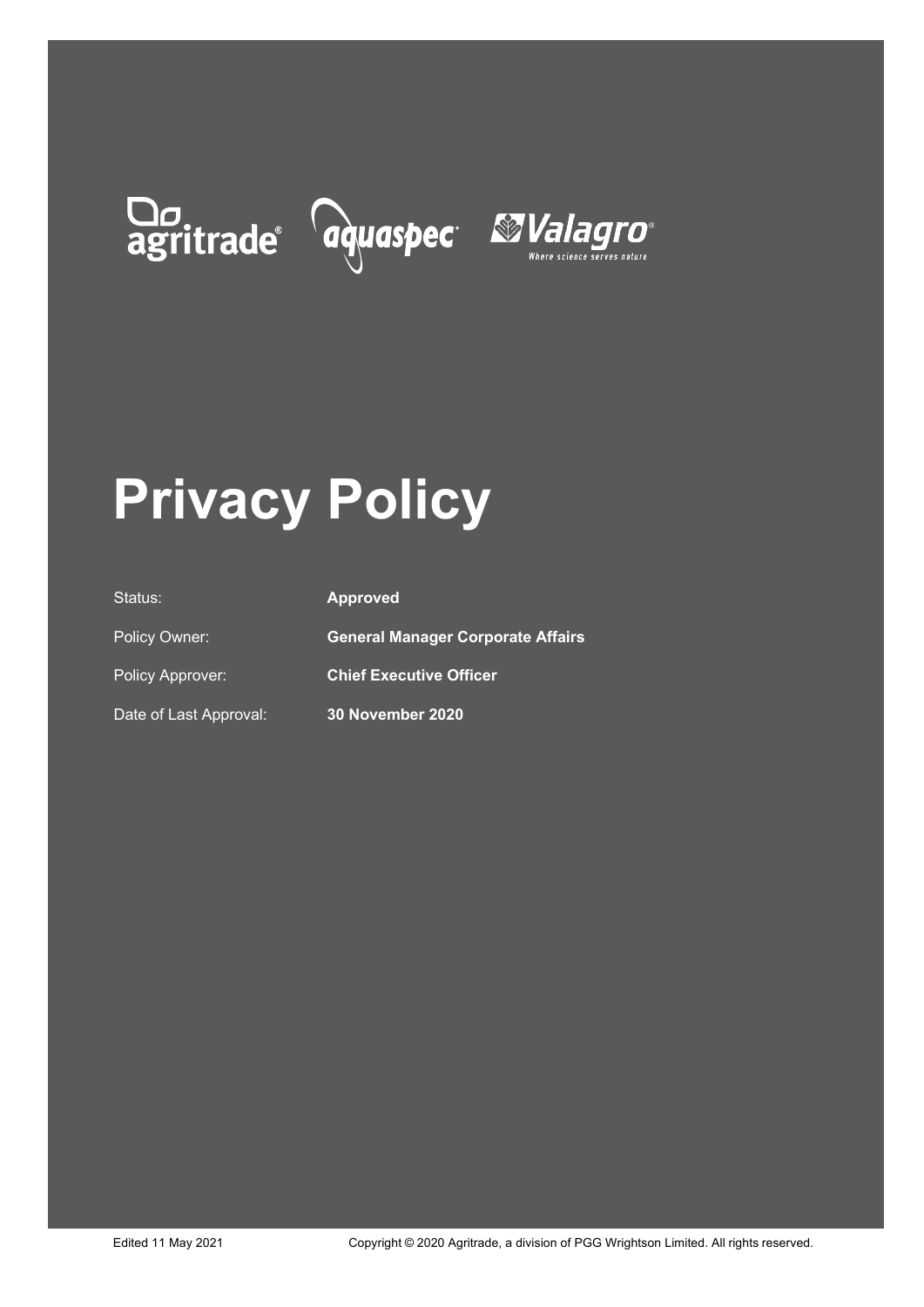| <b>Purpose</b>         | The Privacy policy covers how Agritrade, a division of PGG Wrightson<br>Limited (PGW) will manage individual customer, employee and third party<br>information to ensure compliance with the 13 principles contained in the<br>Privacy Act 2020.                                                                                                               |                                                                     |
|------------------------|----------------------------------------------------------------------------------------------------------------------------------------------------------------------------------------------------------------------------------------------------------------------------------------------------------------------------------------------------------------|---------------------------------------------------------------------|
| <b>Key Points</b>      | This policy covers:                                                                                                                                                                                                                                                                                                                                            |                                                                     |
|                        | What personal information we collect                                                                                                                                                                                                                                                                                                                           | How long we keep it                                                 |
|                        | Why and how we collect it                                                                                                                                                                                                                                                                                                                                      | How we use it                                                       |
|                        | Where we store it and our storage<br>security procedures                                                                                                                                                                                                                                                                                                       | Allowing the subject of the<br>information to access and correct it |
|                        | Keeping it complete, up to date and<br>accurate                                                                                                                                                                                                                                                                                                                | When we disclose it                                                 |
| Scope                  | This policy applies to:                                                                                                                                                                                                                                                                                                                                        |                                                                     |
|                        | Agritrade                                                                                                                                                                                                                                                                                                                                                      | Agritrade customers, suppliers and<br>third parties                 |
|                        | Third party contractors<br>(e.g. consultants)                                                                                                                                                                                                                                                                                                                  | Employees (full time and part time)                                 |
|                        | <b>Temporary and Casual employees</b>                                                                                                                                                                                                                                                                                                                          | Independent contractors                                             |
|                        | Directors and Officers of PGW                                                                                                                                                                                                                                                                                                                                  |                                                                     |
|                        | This policy applies only to "personal information" (as defined in this<br>policy). Agritrade has other obligations to keep confidential certain<br>information that we hold about companies and other organisations<br>regarding their strategies, business affairs, accounts, finance or<br>contractual arrangements (except where disclosure is authorised). |                                                                     |
| Date of original issue | 11 February 2015                                                                                                                                                                                                                                                                                                                                               |                                                                     |
| <b>File retention</b>  | Agritrade Website                                                                                                                                                                                                                                                                                                                                              |                                                                     |
| <b>Review</b>          | This policy is reviewed every 2 years by General Manager Corporate<br>Affairs with input from General Managers.                                                                                                                                                                                                                                                |                                                                     |

**Related Policies and Documents**

**[Privacy Act 2020](http://legislation.govt.nz/) [PGW Code of Conduct](https://www.pggwrightson.co.nz/Our-Company/Governance)**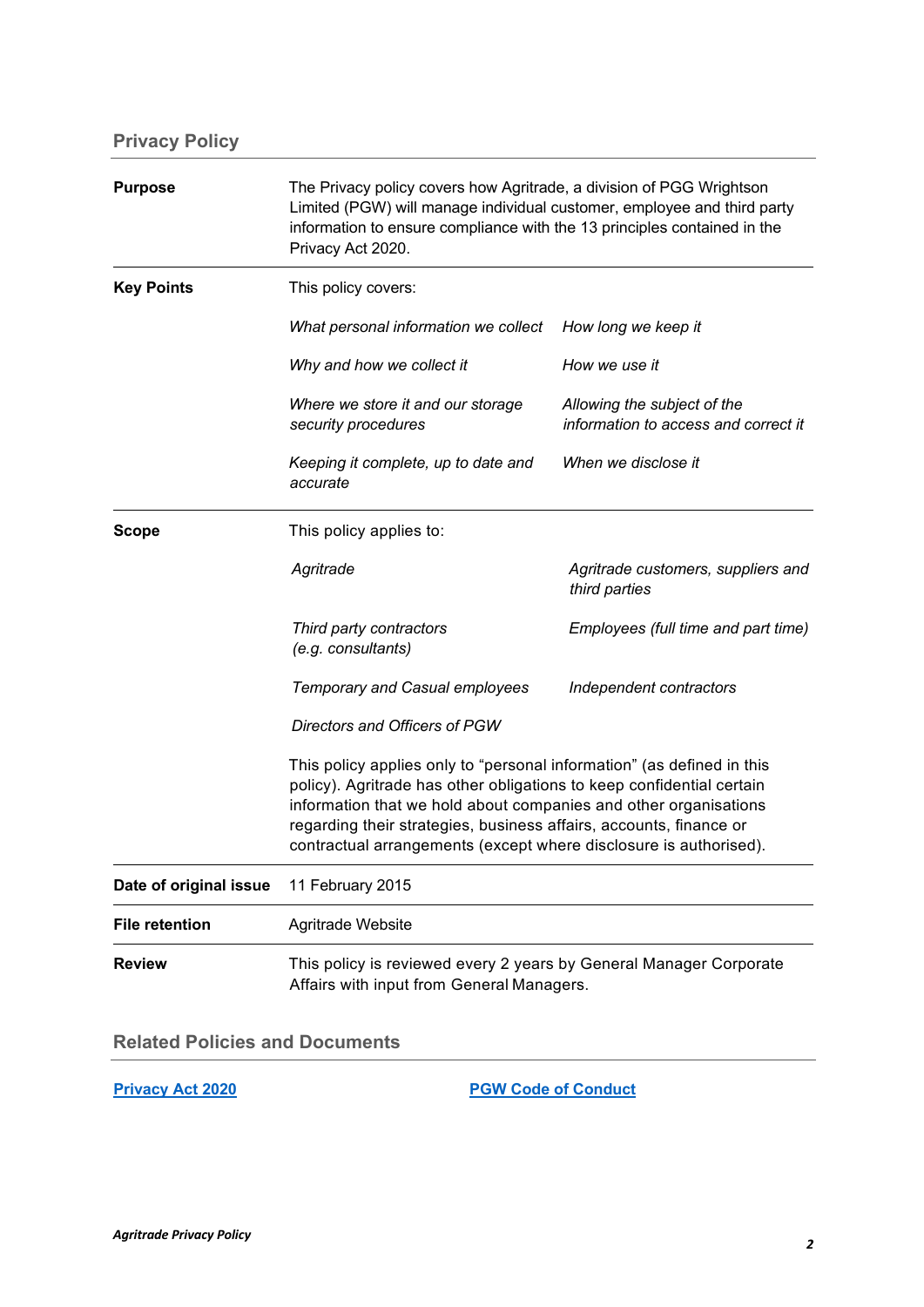# **1. Personal Information**

Personal Information means information that can be used to identify an individual. This ranges from information like names, addresses and IRD numbers, to photos of people, lists of items they buy, and websites they have visited. It should be noted that information such as things that they buy are not Personal Information unless they are associated with a name, or other piece of information that can be used to identify an individual.

Personal information does not include information we hold about organisations. However, it does include information about identifiable individuals relating to their role in those organisations (e.g. information we hold about a director, partner or trustee).

# **2. Application of this Policy**

# **2.1 When does this policy apply?**

This policy applies whenever you interact with Agritrade, including online – or use an Agritrade product or service, such as entering or buying items from our physical stores, applying for a customer account, or entering a competition we run. This policy also applies to all personal information we obtain from that interaction, and any other personal information we obtain.

# **2.2 Privacy Act 2020 Principles**

Agritrade handles personal information in accordance with the Privacy Act 2020, which sets out 13 privacy principles for dealing with personal information, that can be viewed [here.](http://www.legislation.govt.nz/act/public/2020/0031/latest/LMS23342.html)

# **2.3 When does this policy not apply?**

This only applies to websites managed by Agritrade and or, data collected and stored by or on behalf of Agritrade. If a link is followed to a third-party website from an Agritrade website, the privacy policy of that third party applies, and Agritrade accepts no liability for breaches of privacy once that link is followed.

# **3. What personal information does Agritrade collect?**

Agritrade collects personal information from various sources for a variety of reasons. The main sources of personal information are set out below.

The information below is not a complete list of all personal information we collect. The personal information we collect differs depending on the nature of the relationship and which of our products and services are involved. However, we only collect personal information when it is necessary and for a specific purpose.

If we request personal information from you and you do not supply it, we may not be able to provide you with the product or service you request.

# **3.1 Personal information about customers**

Agritrade collects personal information from customers and their staff to facilitate and manage customer transactions for products and services, including:

*Name, address and contact details Gender*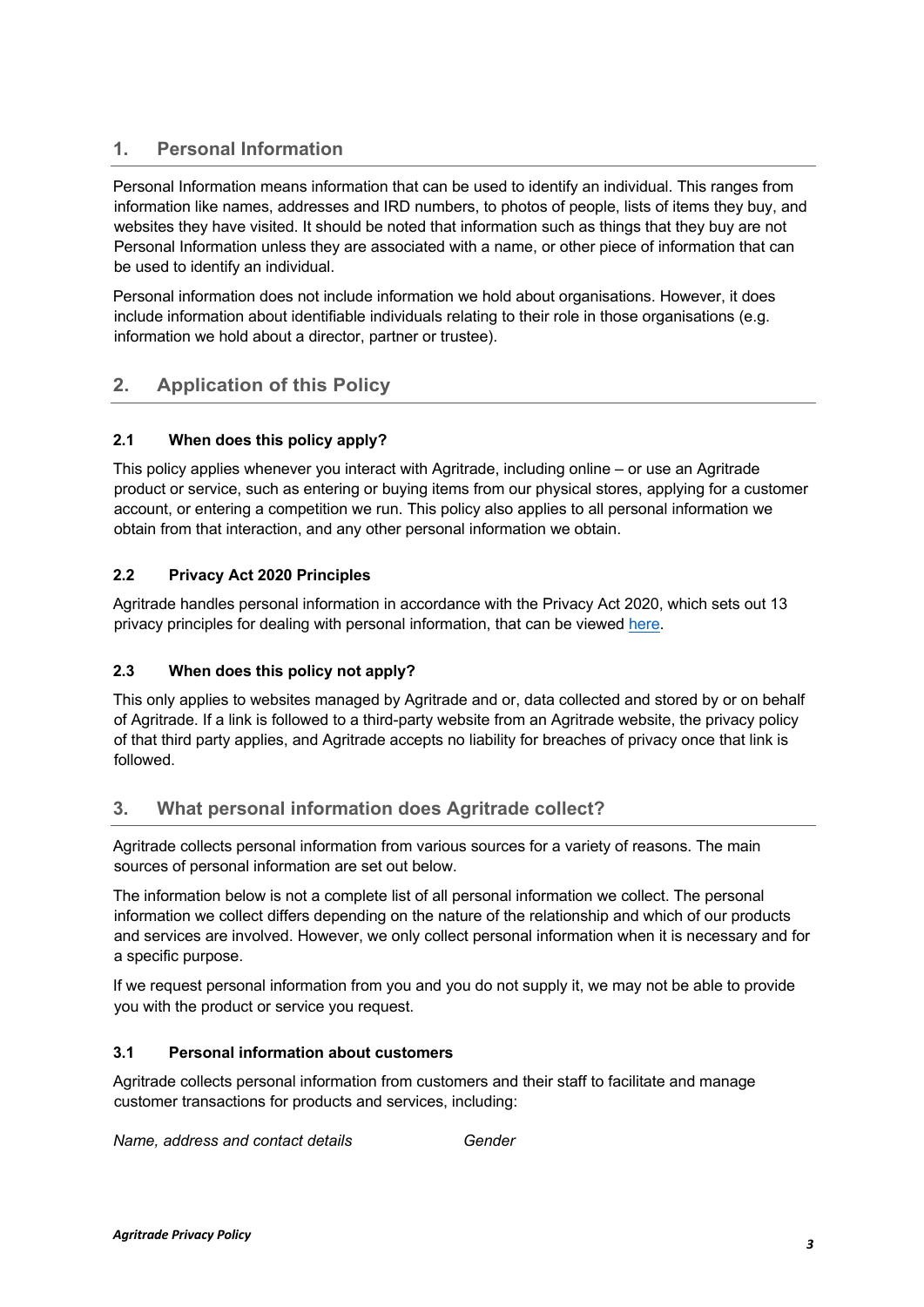| Date of birth                                                                                                                                                                    | Account and newsletter preferences                                                                                                                                                   |
|----------------------------------------------------------------------------------------------------------------------------------------------------------------------------------|--------------------------------------------------------------------------------------------------------------------------------------------------------------------------------------|
| Information about any call to us, including a<br>recording of the call, details about the product(s)<br>you bought the reason why you contacted us<br>and the advice we gave you | Information about a product or service you<br>purchased from or sold to us, the place of<br>purchase, deliveries and returns, and<br>information about your ownership of the product |
| Information about third party provider products<br>that you obtain through us                                                                                                    | Credit and financial information and checks,<br>including validation of identity and property<br>ownership                                                                           |

# **3.2 Personal information about suppliers**

Agritrade collects personal information from suppliers and their staff to facilitate and manage the supply of products and services to Agritrade, including:

| <b>Business contact details</b>  | Business type and other business information |
|----------------------------------|----------------------------------------------|
| Place of employment and position | Service to be provided                       |

# **3.3 Personal information collected via our websites**

Agritrade collects personal information from persons who use or interact with our website(s) and social media pages, which may include:

| Interests and preferences that you specify during<br>setup of an Internet enabled product or service                                                                                                                             | Address of your Internet service provider, the<br>name of the web page directing you and your<br>clicks and activity on our website                                                                                                  |
|----------------------------------------------------------------------------------------------------------------------------------------------------------------------------------------------------------------------------------|--------------------------------------------------------------------------------------------------------------------------------------------------------------------------------------------------------------------------------------|
| Information about your visit to our website, such<br>as your browser software, which pages you<br>viewed and which items you 'clicked' on                                                                                        | Information about where your device is<br>physically located (for example, when you are<br>using a geo-location service or application and<br>you have provided consent to your location<br>being shared)                            |
| Service, product or server logs, which hold<br>technical information about your use of our<br>service, product or websites, such as your IP<br>address, domain, device and application<br>settings, errors and hardware activity | The fact that you have clicked on a 'like' or<br>'tweet' or similar button in one of our websites or<br>services or one of our pages on a social network<br>site, which we may associate with the details<br>that we store about you |
| Product reviews, comments, photos and forum<br>posts that you have submitted                                                                                                                                                     | Information about your social network profile<br>such as your social network ID, profile picture,<br>gender and location                                                                                                             |

Please also refer to our [Website Terms of Use](https://www.nzagritrade.co.nz/Website-Terms-of-Use) located on our websites.

Agritrade's websites collect the domain names, not the email addresses of visitors. Our web server may require you to place a "cookie" (small data file) on your computer's hard drive or device, in order to track statistical information about navigation to and throughout certain areas of the site. If you are just surfing and reading information on our website, then we collect and store the following information about your visit:

*The IP address of your machine when The operating system and the browser your*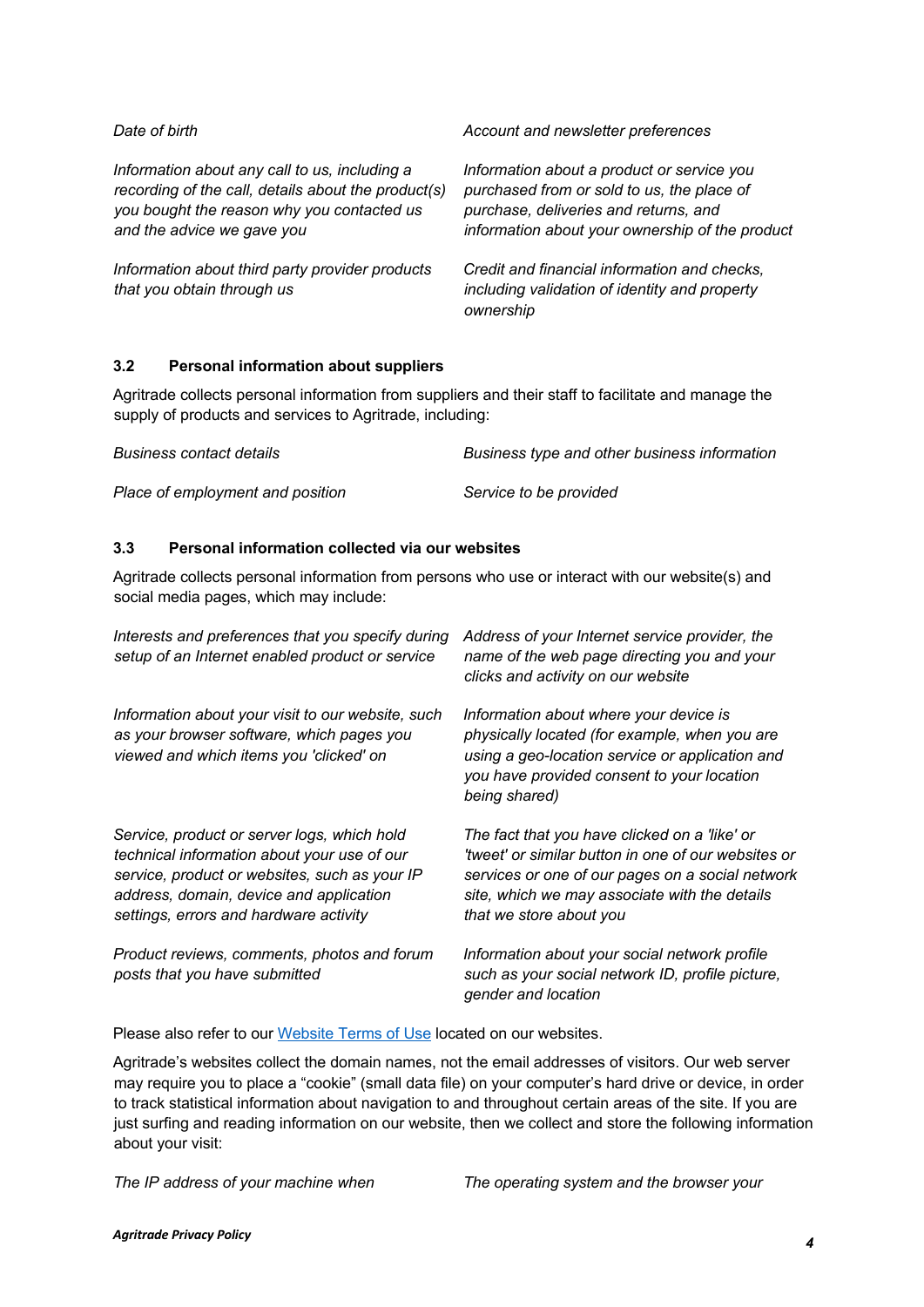*connected to the internet and the domain name from which you are accessing the Internet*

*computer and/or device uses, and any search engine you are using*

*The date and time you are visiting The URLs of the pages you visit*

#### *If you provide it, your email address*

We use that information to measure the number of visitors to different parts of the site and, for example, to measure the effectiveness of advertising. Although we may publish aggregated information about usage patterns, we do not disclose information about individual machines except for the reasons set out below in this section. We may gather more extensive information if we are concerned, for example, about security issues.

Some of our online services may allow you to upload and share messages, product reviews, photos, video and other content and links with others and/or create a publicly accessible profile for your account. When you comment, upload or share content, your username associated with the account you used to comment, upload or share will be visible to those who view the content.

You should not expect any information that you make available to others via Agritrade's websites to be kept private or confidential. Content and links that you share might, for instance, be forwarded by your recipients to others. You should always exercise discretion when using such services.

#### **3.4 Personal information about employees and applicants for employment**

Agritrade collects personal information necessary to assess an applicant's suitability for a role, along with the information necessary for purposes associated with employment, which may include:

| Name, address and contact details | Age and date of birth                                                      |
|-----------------------------------|----------------------------------------------------------------------------|
| Sex/gender                        | Work history/experience                                                    |
| Police check/criminal record      | <b>IRD Number</b>                                                          |
| Bank account number               | All other personal information necessary for an<br>employment relationship |

#### **3.5 Video footage**

Agritrade sometimes takes video footage and photographs in areas with public access where we conduct our business. Some Agritrade stores operate CCTV cameras for security purposes.

#### **3.6 Personal information about third parties**

We also sometimes collect information about people who are not our suppliers, employees or customers as part of providing a product or service, for example the other party to a transaction that you are involved in.

# **4. How we collect personal information**

Where we can, we collect personal information directly from the individual concerned. For example, we collect information from you when you:

*Become an Agritrade customer or employee and Make a purchase, return or exchange a product during the course of our relationship with you where we request that you verify your identity*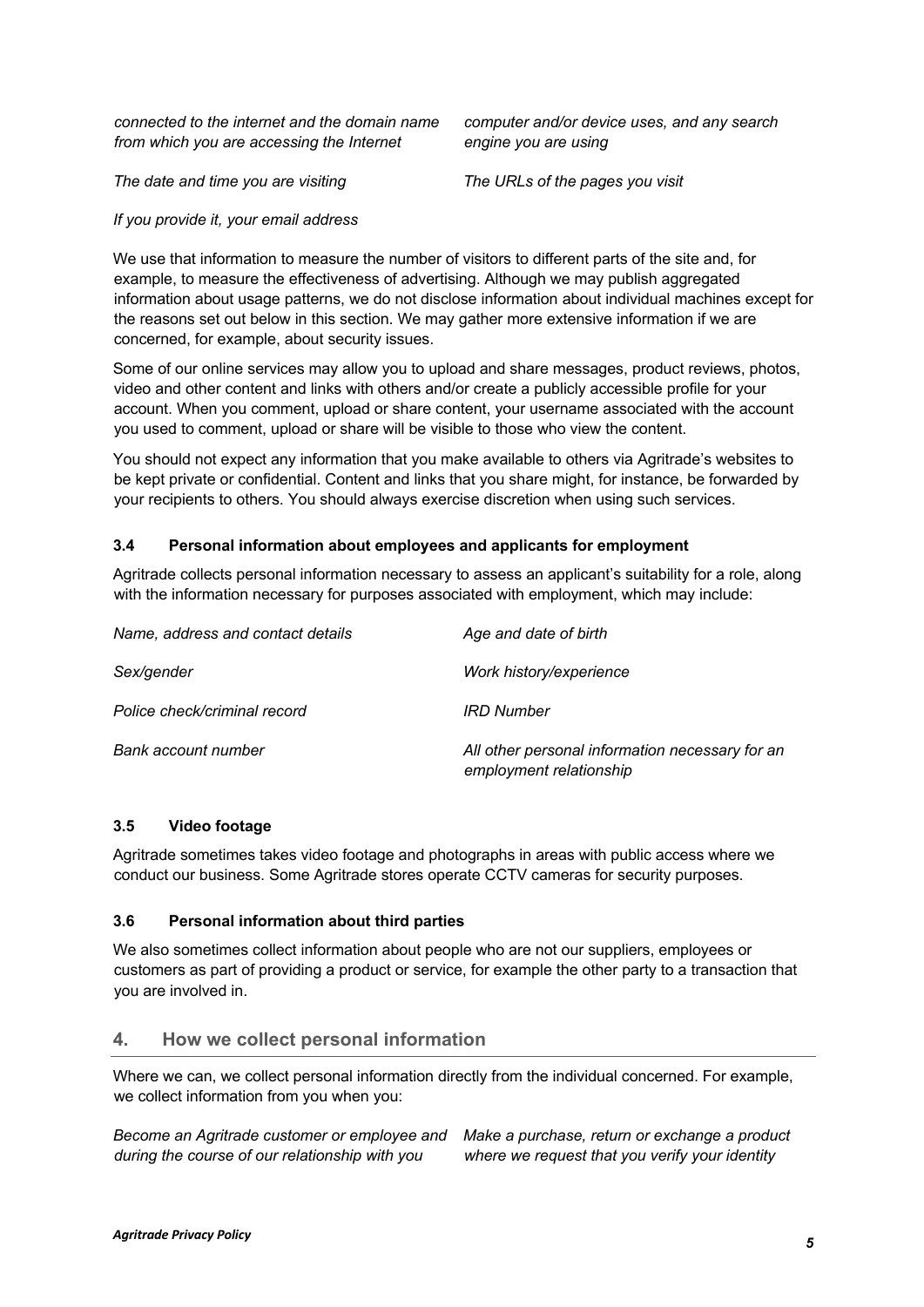| Set up an account                                | Complete a survey                                                                                                                    |
|--------------------------------------------------|--------------------------------------------------------------------------------------------------------------------------------------|
| Visit or use an Agritrade website, including any | Order through our retail store website or online                                                                                     |
| forums or chatbot                                | payment gateways                                                                                                                     |
| Request delivery of products                     | Complete an online form on one of our social<br>media channels (for example, Facebook) or that<br>is placed on a third party website |
| Subscribe to marketing and sales material or     | Enter a trade promotion or competition in person                                                                                     |
| communications                                   | or online                                                                                                                            |
| Complete a hard copy form or provide             | Provide information or feedback via phone, e-                                                                                        |
| information in one of our stores                 | mail, chat or social media                                                                                                           |
| Speak with us, or one of our representatives     | Contact us by telephone, via mail, e-mail, text or                                                                                   |
| directly during a product or other enquiry       | online                                                                                                                               |

Where we cannot collect personal information from you directly or you consent to us collecting it from elsewhere, we may collect personal information about you from other sources. These may be parties related to Agritrade or third parties such as your agent (e.g. a broker or lawyer), or employment referees that prospective employees have given us.

Where we can, we will allow you to deal with us anonymously or by using a pseudonym. For example, if you wish to review a product or make a comment about our service, you are able to do this anonymously.

# **5. Personal information that we create**

Agritrade sometimes creates "unique identifiers" for individuals. For example:

- Agritrade will assign an account number to Agritrade account holders, which will be personal information where the account holder is an individual.
- Employees will be identified by an Agritrade employee number.

Agritrade will only assign a unique identifier only if this is necessary to enable us to carry out our functions effectively.

# **6. How we store personal information**

Agritrade stores personal information in a number of locations, for example:

- customer and employee documentation are scanned into Agritrade's computer systems and stored in our equipment, programmes and digital archives
- physical paperwork is filed in a secure location
- electronic files are stored securely with third party data warehouses and cloud-hosting providers.

Storage mechanisms may be managed internally by Agritrade and held locally in New Zealand, or they could be managed by a third party storage provider with whom Agritrade has a contractual relationship and be held on servers hosted locally or overseas.

# **6.1 Agritrade's storage security procedures**

Agritrade uses a variety of security technologies and procedures to help protect your personal information from loss, unauthorised access, use or disclosure, including: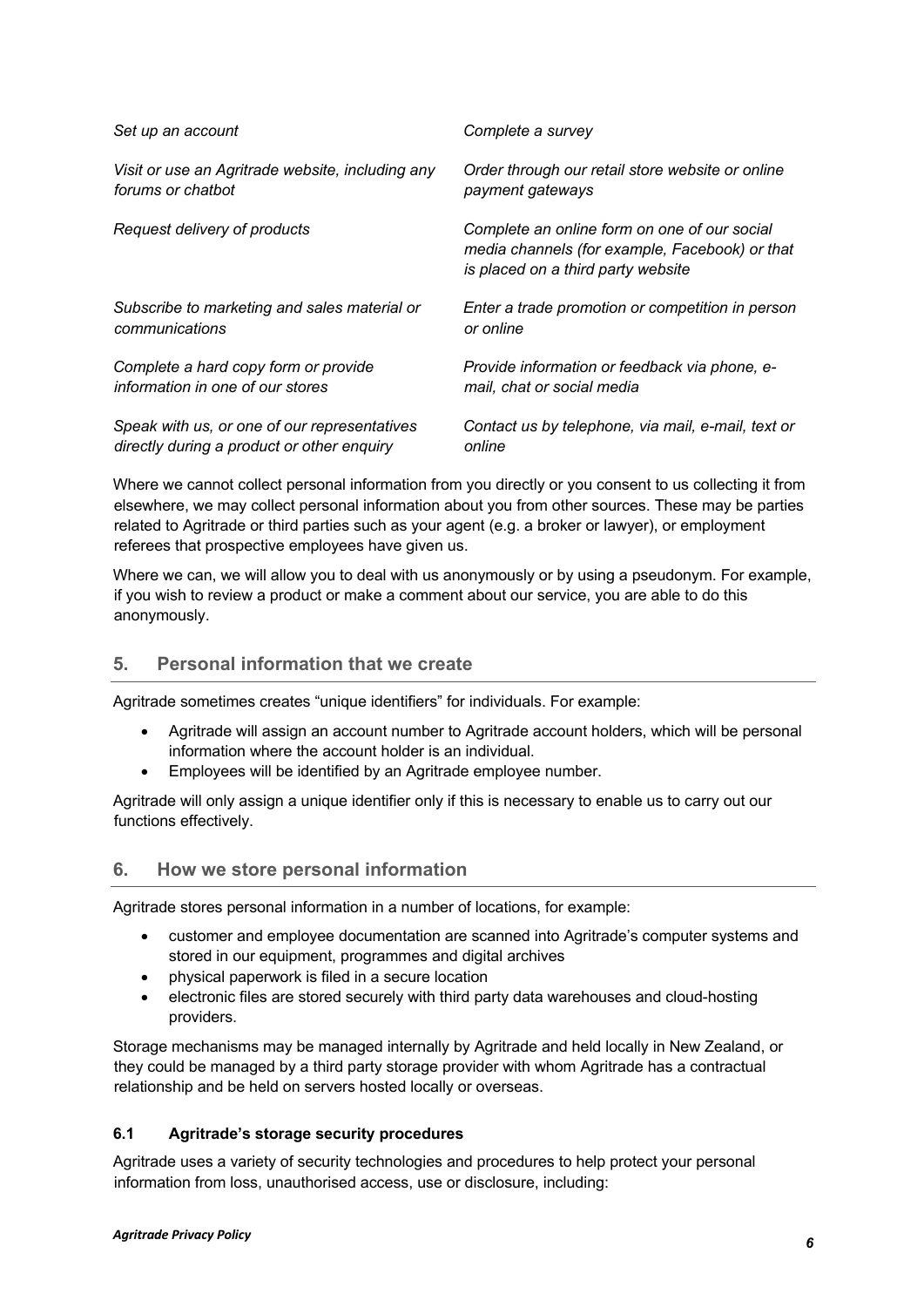| Storing the personal information you provide in<br>computer servers with fully managed logical<br>access that are located in controlled facilities<br>secured by surveillance and security technology | Following certain procedures, for example<br>checking your identity against available data<br>when you telephone us and using secure<br>passwords for our computer systems and<br>software |
|-------------------------------------------------------------------------------------------------------------------------------------------------------------------------------------------------------|--------------------------------------------------------------------------------------------------------------------------------------------------------------------------------------------|
| Destroying personal information pursuant to the<br>law and our record retention policies                                                                                                              | Putting in place physical, electronic, and<br>procedural safeguards in line with industry<br>standards                                                                                     |
| Requiring our third party providers to have<br>acceptable security measures to keep personal<br><i>information</i> secure                                                                             | Limiting access to personal information to those<br>who specifically need it to conduct their business<br>responsibilities                                                                 |

*Limiting physical access to Agritrade's premises* 

Despite our best security efforts, Agritrade cannot guarantee that your personal information cannot be accessed by an unauthorised person or that unauthorised disclosures will not occur.

#### **6.2 Passwords and security devices**

If we provide you with any passwords or other security devices, it is important that you keep these secret and confidential and do not allow them to be used by any other person. Please notify us immediately if the security of these devices is breached to prevent the unauthorised disclosure of your personal information.

#### **6.3 How long we can keep personal information**

How long Agritrade retains your personal information depends on your relationship with Agritrade. Agritrade will not retain personal information for longer than necessary with respect to your relationship with Agritrade.

# **7. How we use personal information**

#### **7.1 Keeping personal information complete, up to date and accurate before we use it**

Agritrade takes reasonable steps before using personal information to ensure that the information is up to date, complete, relevant and accurate.

Please take care when submitting personal information to us, in particular when completing free text fields (such as on a website or electronic form) or uploading documents and other materials.

#### **7.2 What we can use personal information for**

Agritrade uses personal information in association with any past or future sales, transactions, interactions or proposals between Agritrade and the customer, supplier or employee concerned. Agritrade will only use personal information for the purpose for which it was collected, which may include to:

#### **Establish and manage a relationship with Agritrade**

| Undertake a credit assessment                                                                  | Set up an Agritrade customer account and<br>change Agritrade account details |
|------------------------------------------------------------------------------------------------|------------------------------------------------------------------------------|
| Manage employee information, including using it Consider employing you if you contact us via a |                                                                              |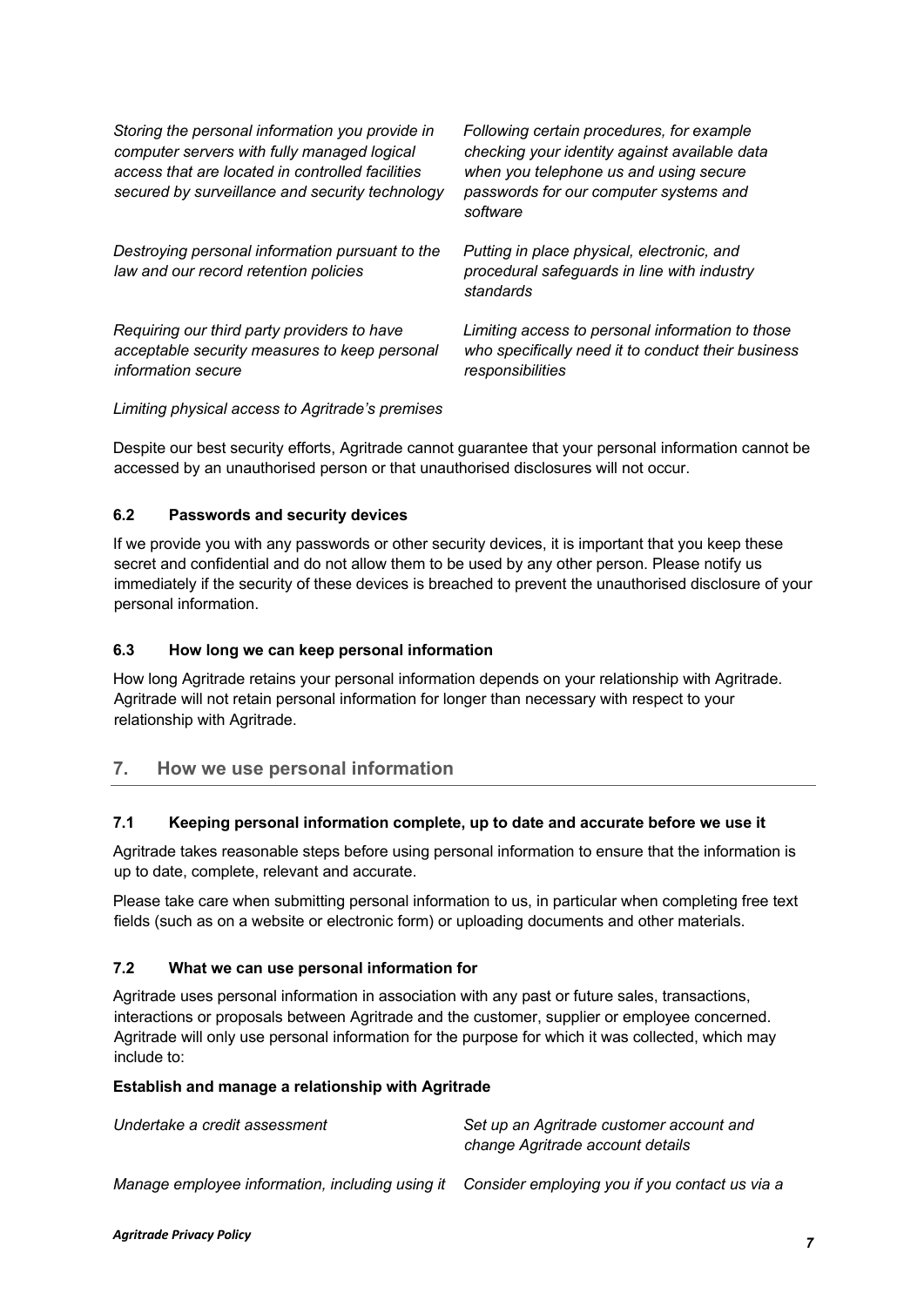| for human resources, payroll and health and<br>safety matters, and data-matching                                                                        | job application website                                                                                                                                                                                          |
|---------------------------------------------------------------------------------------------------------------------------------------------------------|------------------------------------------------------------------------------------------------------------------------------------------------------------------------------------------------------------------|
| <b>Ensure security and satisfaction</b>                                                                                                                 |                                                                                                                                                                                                                  |
| Answer enquiries and provide customer service                                                                                                           | Manage and resolve any legal, consumer or<br>commercial complaints and issues                                                                                                                                    |
| Prevent or detect fraud or loss                                                                                                                         |                                                                                                                                                                                                                  |
| Train staff and for quality assurance purposes                                                                                                          | Verify your identify you when you call us (e.g. by<br>asking you to confirm your date of birth)                                                                                                                  |
| <b>Provide products and services</b>                                                                                                                    |                                                                                                                                                                                                                  |
| Respond to requests for information about<br>Agritrade and its products and services<br>Contact you in relation to a service or product                 | Provide you with or contact you about a product<br>or service you have requested, including,<br>delivering your purchase to you, or ensuring that<br>you benefit from any relevant special offer or<br>promotion |
| <b>Marketing and research</b>                                                                                                                           |                                                                                                                                                                                                                  |
| Tell you about other products or services that we<br>think may interest you, for example using<br>remarketing capabilities                              | Contact you for research/feedback purposes                                                                                                                                                                       |
|                                                                                                                                                         | Record statistical data for marketing analysis                                                                                                                                                                   |
| Obtain opinions or comments about Agritrade<br>products and/or services, including conducting<br>marketing research and analysis and product<br>surveys | Conduct prize draws, contests and other<br>promotional offers                                                                                                                                                    |
| Provide or contact you about loyalty, survey or<br>marketing programmes provided by us<br>previously, now or in the future                              | Provide you with newsletters and direct<br>marketing electronically or physically, if you have<br>consented to this, or it is permitted under law                                                                |

# **7.3 Marketing communication preferences**

We provide you with the option to subscribe to receive promotional and marketing communications from us via email and/or SMS.

You can change your marketing communication preferences at any time by contacting us directly or following the unsubscribe functions in our communications and on our websites. If you would like to unsubscribe from an email or SMS sent to you, follow the 'unsubscribe' link and/or instructions placed within the message we have sent you.

Note:

- if you have subscribed with more than one e-mail address or mobile, you will need to unsubscribe separately for each email address and mobile
- this method will only unsubscribe for the newsletter or other communication that you have received, and you should contact us directly to opt-out of all marketing communications.

# **8. When we disclose personal information**

Agritrade may disclose personal information in compliance with the Privacy Act 2020, including: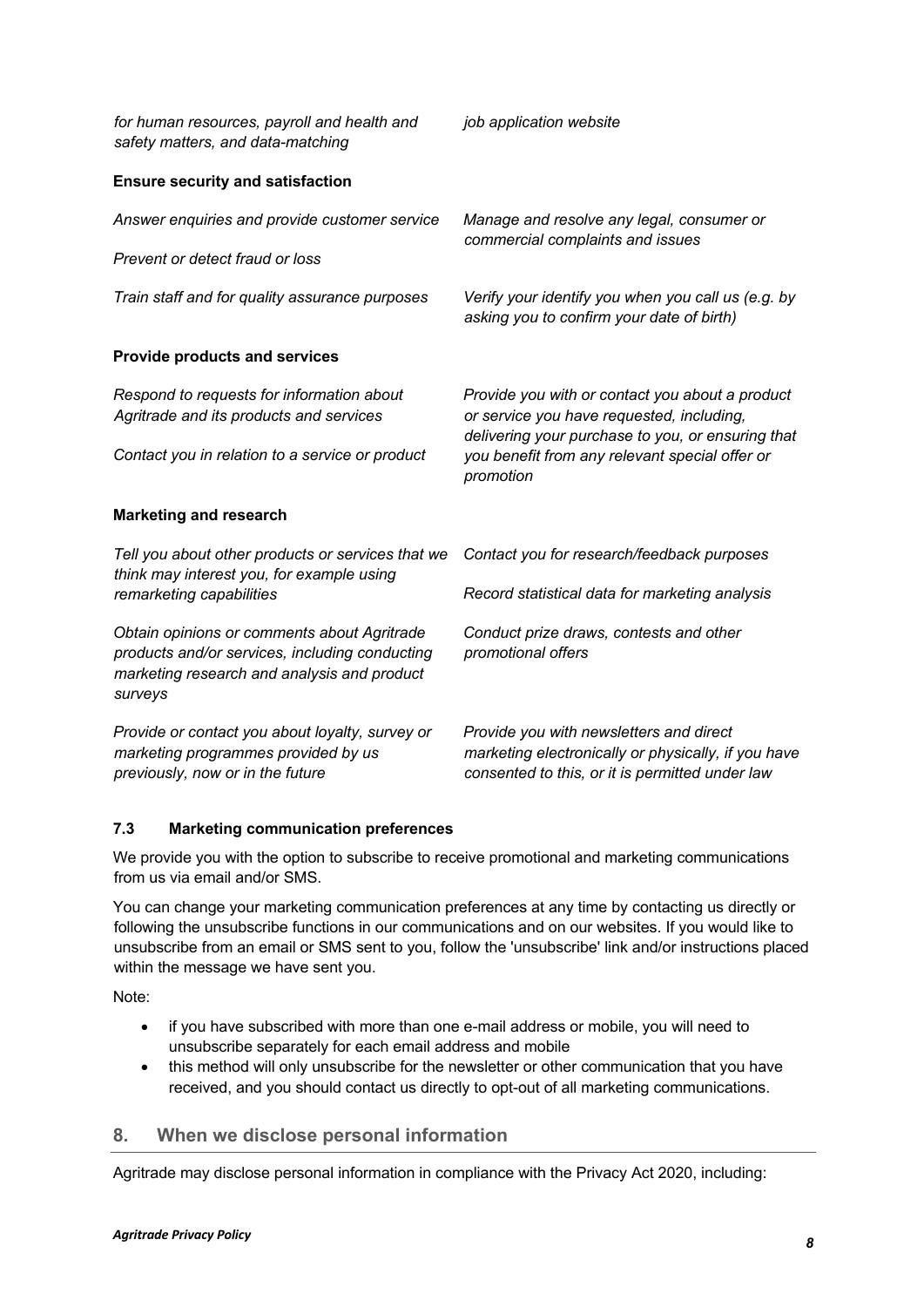| If disclosure is one of the purposes for which the<br>information was collected (for example to<br>undertake a credit check)<br>To you or someone acting on your behalf, such as<br>executors or trustees<br>To another Agritrade business<br>To professional advisers (such as lawyers or<br>auditors) | To companies that perform services on our<br>behalf such as printers, post suppliers, delivery<br>and distribution companies, data entry service<br>providers, trade promotion or gift card<br>administration, account management<br>providers, IT companies that manage and<br>maintain our database, survey companies<br>acting on our behalf and digital marketing<br>agencies (for the purposes of targeting on<br>social media) |
|---------------------------------------------------------------------------------------------------------------------------------------------------------------------------------------------------------------------------------------------------------------------------------------------------------|--------------------------------------------------------------------------------------------------------------------------------------------------------------------------------------------------------------------------------------------------------------------------------------------------------------------------------------------------------------------------------------------------------------------------------------|
| To payment systems operators and financial<br>institutions                                                                                                                                                                                                                                              | Upon lawful request from law enforcement<br>agencies or government authorities                                                                                                                                                                                                                                                                                                                                                       |
| To organisations authorised by Agritrade to<br>conduct promotional, research or marketing<br>activities;                                                                                                                                                                                                | If it is necessary to avoid prejudice to the<br>maintenance of law                                                                                                                                                                                                                                                                                                                                                                   |
| If necessary, to prevent a serious threat a person<br>or the public;                                                                                                                                                                                                                                    | Where the information will not be used in a<br>form which identifies you                                                                                                                                                                                                                                                                                                                                                             |
| Where the personal information is publicly<br>available                                                                                                                                                                                                                                                 | If it is authorised by the Privacy Commissioner                                                                                                                                                                                                                                                                                                                                                                                      |
| If $\alpha$ is a contract of the contract of the contract of $\mathbf{A}$ is the contract of the contract of the contract of the contract of the contract of the contract of the contract of the contract of the contract of the cont                                                                   |                                                                                                                                                                                                                                                                                                                                                                                                                                      |

*If necessary, to enable a sale of Agritrade's business*

We share anonymised, aggregated, or generic data (including "generic" statistics) for purposes including product and service development, business promotion and research purposes. This data does not identify individuals and is not personal information.

# **9. Accessing and correcting your personal information**

#### **9.1 Accessing personal information**

You can ask Agritrade at any time what personal information we hold about you and Agritrade will provide access in accordance with the requirements in the Privacy Act 2020.

Any requests from outside of Agritrade for access to personal information should be made to the General Manager Corporate Affairs at companysecretary@pggwrightson.co.nz.

Any requests from Agritrade employees for access to personal information should be made to the General Manager Human Resources.

Before providing any personal information to someone who requests it, we will verify the identity of the person requesting it.

Any requests made on your behalf by an agent must be accompanied by a written authority from you authorising that particular agent to act on your behalf.

We may decline to give you access to your personal information in accordance with the Privacy Act 2020. In such cases, we will give you a reason for our decision.